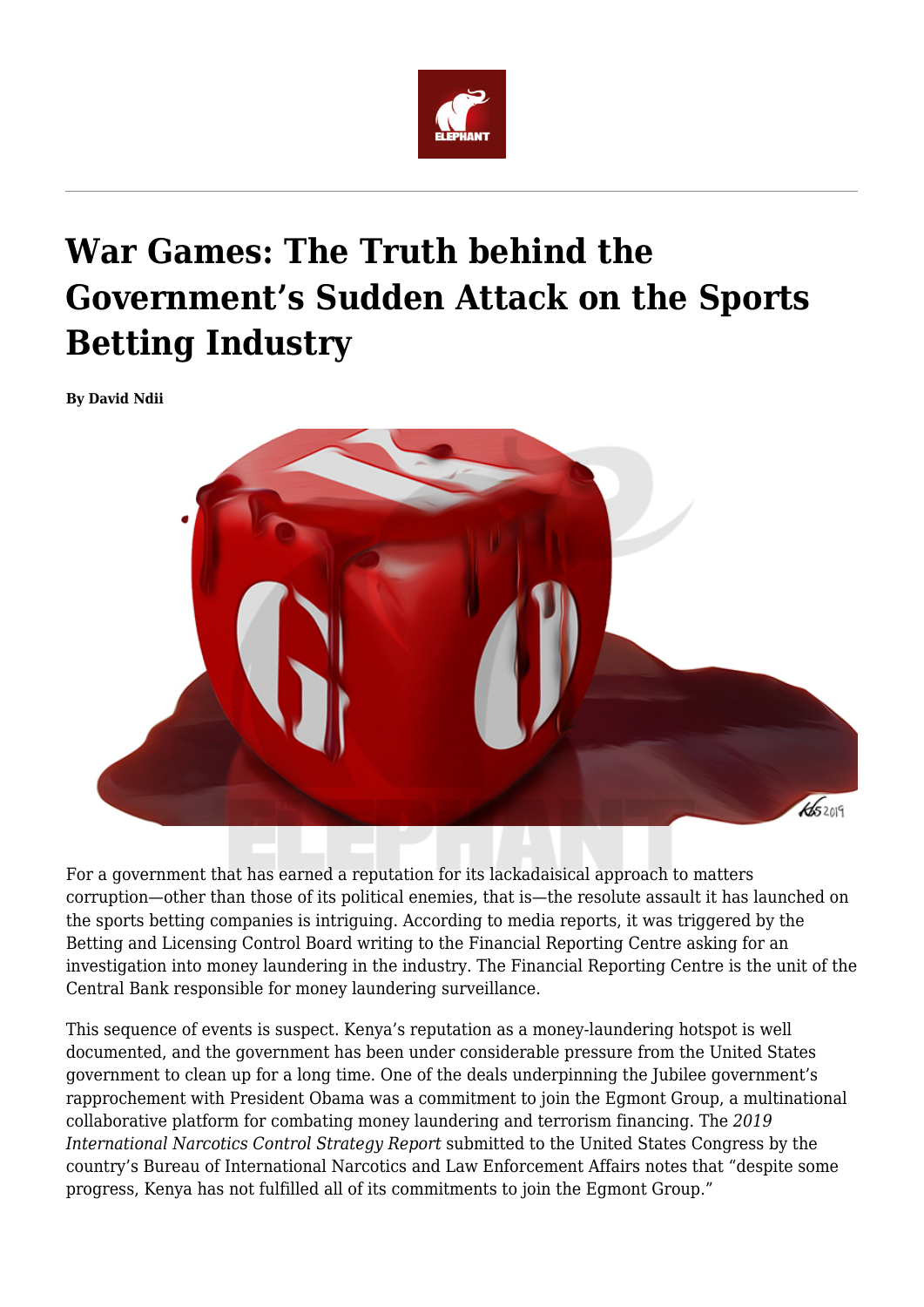For a government that has earned a reputation for its lackadaisical approach to matters corruption—other than those of its political enemies, that is—the resolute assault it has launched on the sports betting companies is intriguing. According to media reports, it was triggered by the Betting and Licensing Control Board writing to the Financial Reporting Centre asking for an investigation into money laundering in the industry.

The point here is that it is difficult to believe—given America's intense interest in this matter—that the betting industry has not been on the government's anti-money laundering radar all along, especially because some of the industry's foreign investors have been cited in connection with money laundering by the American government. This being the case, it stands to reason that the government could have opened an anti-money laundering investigation on the betting companies without much ado. Few would have been surprised. And it is quite unusual for sanctions to be meted out as part of an investigation, because as far as we know, there is as yet no determination that individual betting companies have been found culpable. Even money-launderers who are operating legally are entitled to due process.

It becomes even more confounding when the government speaks from both sides of the mouth. President Uhuru Kenyatta has been quoted maintaining that the investigation is purely a tax compliance matter: "Some betting firms have been hoarding taxes but we have managed to push them to pay and we will continue doing so. Those in the betting companies are our friends but we have to agree the government must get its rightful share to build cultural centres and other developments." It is noteworthy that among the local investors profiled since the onslaught began are prominent establishment figures who featured prominently in Jubilee election campaign financing.

First, just how big is this industry? A government investigation reported the industry turnover at Sh200 billion a year. It is also reported that there are 12 million mobile phone-based betting accounts. But according to the *Finaccess 2019* survey report, 1.9 per cent of adult Kenyans participate in sports betting. The *Finaccess* survey tracks financial inclusion, and is conducted once every two years by the Kenya National Bureau of Statistics in partnership with the Central Bank of Kenya and the Financial Sector Deepening (FSD) Trust. The 2019 survey was administered on a nationally representative sample of 11,000 households.

The figure of 1.9 per cent of adult Kenyans translates to 500,000 people. This in turn suggests that on average, punters spend Sh400,000 per year, or Sh33,300 per month on betting. The average annual wage in 2018, as reported in the Economic Survey, was Sh730,000. If we assume that the punters are spread across the income spectrum, that is, they are not concentrated in the high income groups, it would suggest that punters are spending more than half their income on gambling. This does not seem plausible.

It becomes even more confounding when the government speaks from both sides of the mouth. President Uhuru Kenyatta has been quoted maintaining that the investigation is purely a tax compliance matter

The Sh200 billion turnover is also inconsistent with the national economic data. The turnover of an industry corresponds to the gross output of a sector in the production accounts. A gross output of Sh200 billion would be significant considering that it is larger than that of "accommodation and food services" which captures the entire tourism, domestic, hospitality and restaurant services. As per the International Standard Industrial Classification (ISIC) the betting economy falls under the "arts,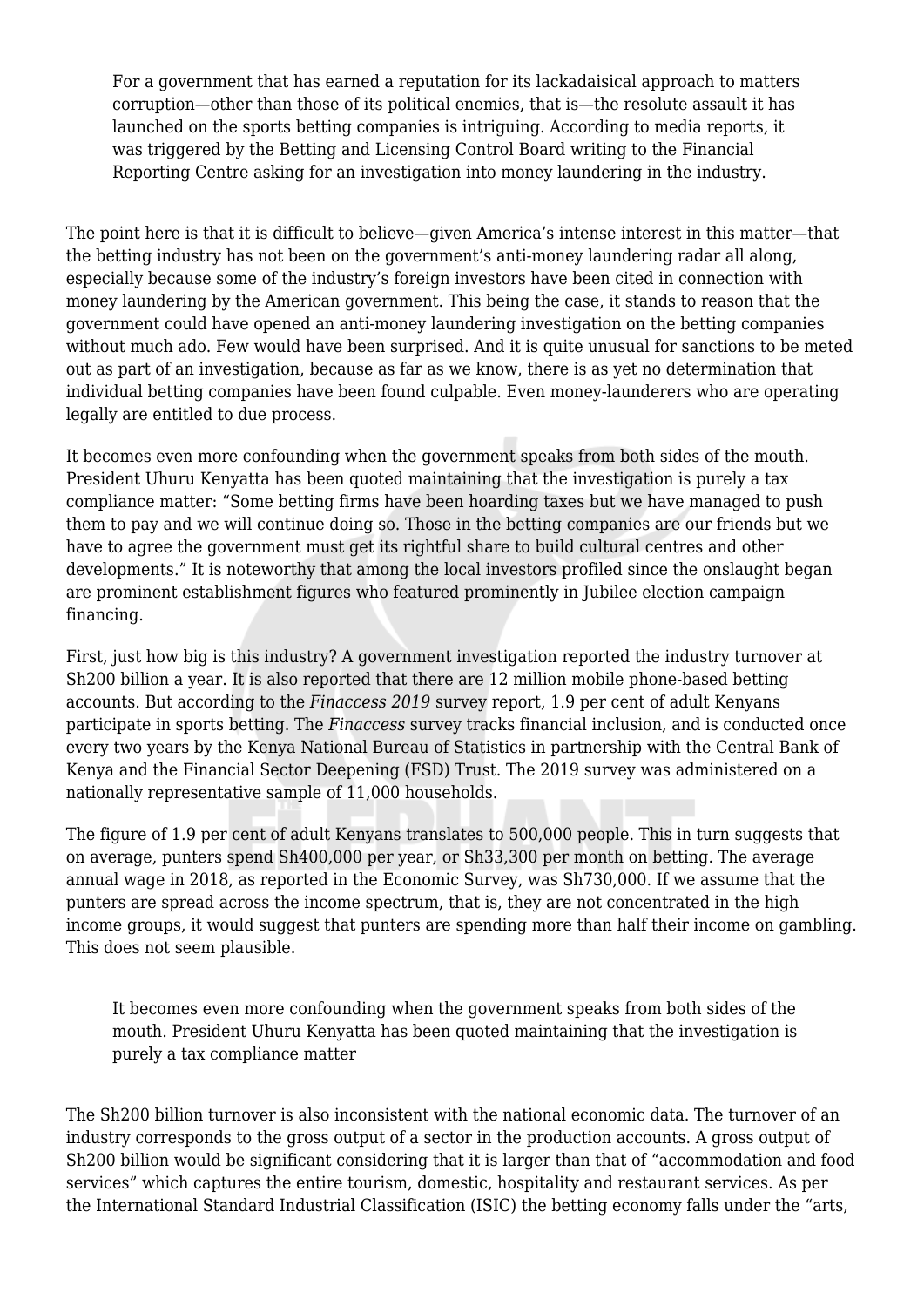recreation and entertainment" sector. However, in the production accounts published in the Economic Survey, it is lumped together in a residual category ("other service activities") although it is reported separately in the GDP figures (GDP is obtained by deducting intermediate inputs and indirect taxes from gross output). The gross output of "other service activities" in 2018 was Sh154 billion, less than the claimed turnover of betting alone, while the GDP for the "arts, recreation and entertainment" economy is only Sh10 billion. Either the statisticians have missed it altogether, or the Sh200 billion turnover figure is wrong.

SportPesa, reportedly the dominant firm in the industry, has published a statement disclosing its 2018 turnover as Sh20 billion. The only market share figure I could find is reported by the financial market information blog, *The Kenya Wall Street*, which puts SportPesa's market share in 2016 at 76 per cent, and a small online survey of 300 respondents conducted by Linet Kwamboka of Data Science Ltd. in January 2019, in which two-thirds of the respondents gave SportPesa as their main betting platform (*[Betting In Kenya, a Menace or an Income?](https://medium.com/@DataSciencing/betting-in-kenya-a-menace-or-an-income-4420a4eb110c))* These figures suggest an industry turnover in the Sh25 billion to Sh30 billion range.

Even this lower figure does not reconcile with the national economic data. As observed, using the "value-added" approach, the GDP is obtained by deducting intermediate inputs from gross output. In aggregate, these add up to about 45 per cent of gross output meaning that GDP is 55 per cent of gross output. That said, intermediate outputs vary a lot by sector, from 20 per cent in financial services to 70 per cent in manufacturing.

We do not know where the industry falls, but according to a data visualisation published in the *Daily Nation* titled *A Gambling Nation: Betting dominates Kenya's online searches*, the betting industry spent Sh22 billion on advertising in 2018. Advertising expenditure would go into intermediate inputs. This outlay alone would reduce the industry's GDP to no more than Sh8 billion, about threequarters of the entertainment economy's GDP. Still not credible. The advertising figures are a likely source of this inconsistency. According to the source, the total amount of spending on advertising in the country was Sh132 billion, and the main media on which it was spent were television, print and radio. But the turnover of the entire mainstream media industry in Kenya is no more than Sh25 billion, which begs the question where the Sh100 billion-plus was spent.

There is also another anomaly. Betting is said to have grown very rapidly; for instance, the Kenyan Wall Street blog reports a 2016 turnover of Sh56 billion which has supposedly grown to Sh200 billion, fourfold growth in two years. The rapid growth should reflect in the GDP. It does not. The gross output of "other services" increased by only Sh29 billion over the two years, and the entertainment sector GDP by only Sh2 billion. It does look like the statisticians are not capturing this growth in the national economic data.

An industry turnover of Sh25 billion-Sh30 billion together with the figure of 500,000 bettors estimated by *Finaccess,* translates to an average gambling expenditure of between Sh4,000 and Sh5,000 per month. This is a more plausible figure, and it is also in line with the figures reported by the respondents of Linet Kwamboka's online survey. These figures are telling us that most punters spend between Sh500 and Sh1500 on betting a week—beer money, literary; the Managing Director of Kenya Breweries recently lamented that sports betting has become a serious competitor. By and large, the much-lamented gambling epidemic appears to be no more than substitution of one vice for another. No doubt there are gambling addicts, there always were, just as there are alcoholics.

SportPesa, reportedly the dominant firm in the industry, has published a statement disclosing its 2018 turnover as Sh20 billion. The only market share figure I could find is reported by the financial market information blog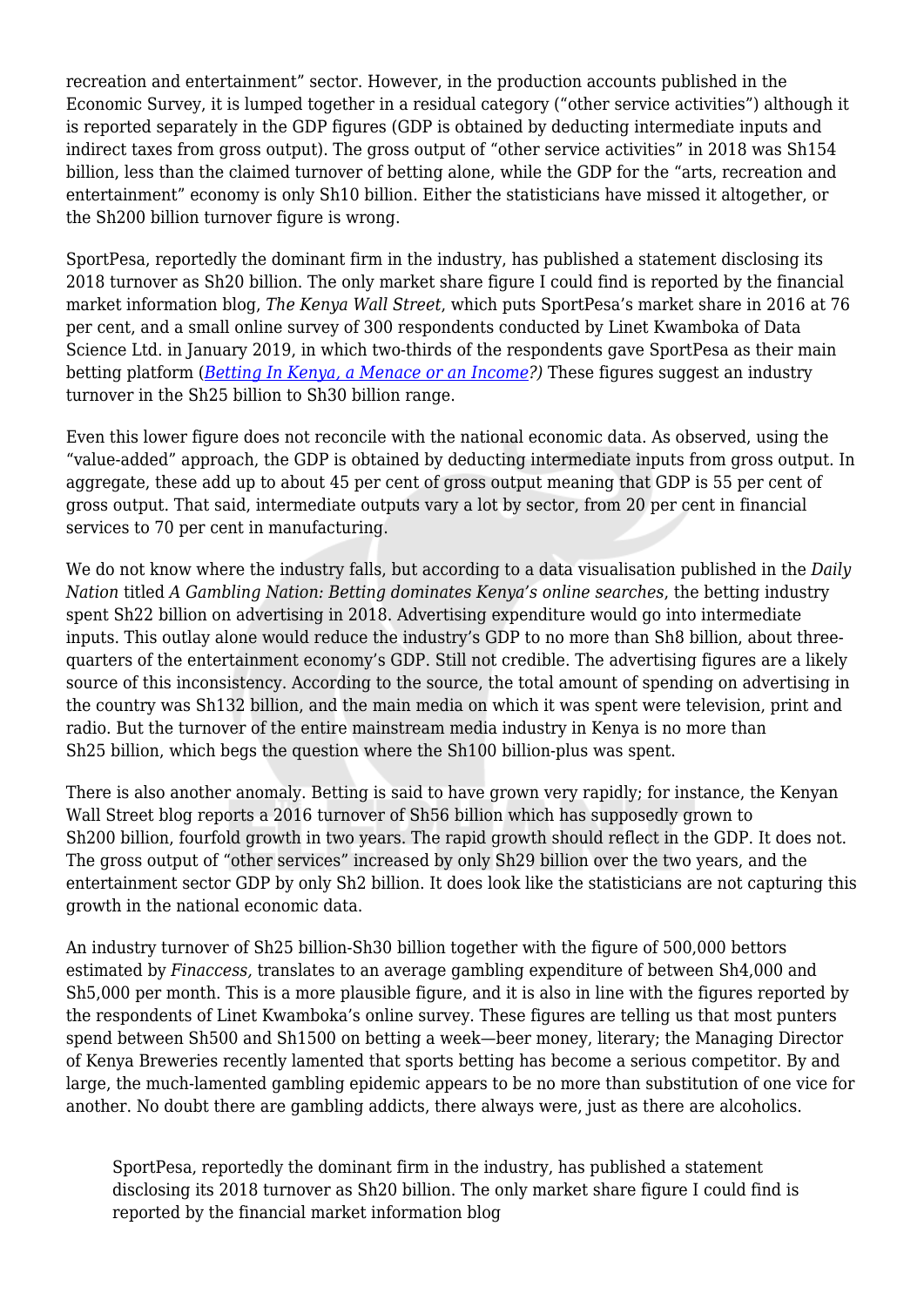We are still left with the Sh200 billion figure though. Where does it come from? The authorities have not been forthcoming on how the figure was arrived at. I see two possibilities: a purely technical accounting issue, and the money laundering dimension. The accounting issue is well illustrated by this account of The Broker, a punter who contributed to this discussion on twitter:

## $\pmb{\times}$

Although The Broker gets the gist of it, his math is actually incorrect. His outlay of Sh10,000 generated three betting transactions totalling Sh22,000 (two Sh10,000 bets and one Sh2,000 bet) and he lost Sh7,000 not Sh8,000. The Sh7,000 is the betting company's total revenue from his betting activity. Let us extrapolate: if we work with the *Finaccess* figure of 500,000 punters, the Sh. 200 billion turnover figure requires an average of Sh33,000 of betting transactions per person per month, which is within striking distance of The Broker's figure of Sh22,000.

The Sh200 billion turnover is being buttressed by another figure, that of the 12 million betting accounts held with the mobile phone companies. If each account represented a unique customer, then those 12 million accounts would be held by half the adult population. We also know that the vast majority of bettors are the youth. The 12 million accounts figure is about the same as the total population of the 20-35 age group, which would suggest that virtually every young person has a betting account. That is a stretch and it stands to reason that some punters will have betting accounts with different companies. Still if we assume that each bettor has four accounts on average, this still translates to three million unique accounts, six times the *Finaccess* figure of 500,000. In its statement, SportPesa gives a figure of 700,000 visitors during the first half of 2019.

 $\blacktriangleright$ Part of this conundrum may be explained by another contribution to this debate on Twitter by one Jerry, who claims to have opened over 10,000 phantom betting accounts. Pressed to explain why, Jerry said that it was paid work. Why would betting companies pay people to open phantom accounts? The readily apparent reason is to inflate the size of the business and by so doing be able to pass off laundered monies as revenue, as would massive advertising and high profile sports sponsorships. It turns out that the betting epidemic may not be as big as it is made out to be and indeed, the *Finaccess* findings may be a more accurate reflection of the size of the industry.

According to a source quoted in the media, the Interior Ministry has "established that three politicians are involved in the business through proxies in the firms suspended on suspicion of money laundering". The article goes on to report one of the issues under investigation as "whether a well-moneyed senior politician is among the shareholders of one of the big suspended firms through a company registered in a tax haven which is being used to launder money stolen from public coffers".

No prizes for guessing who the well-moneyed senior politician is.

It thus appears that the assault on the betting companies, far from being a general moneylaundering investigation, is actually part of the weaponisation of anti-corruption to take down the said well-moneyed senior politician. The vitriolic, lawless modus operandi accords with the manner in which this political warfare is being prosecuted generally. As is Uhuru Kenyatta's statement—for the betting companies are indeed his friends who, unfortunately for them, have become collateral damage.

It is also telling, I think, that the onslaught on the betting companies has coincided with the high profile arrests and opening of prosecutions in the Arror and Kimwarer dams corruption case. Among the revelations from the investigation is that the money laundering trail led to London and Dubai—both are members of the Egmont Group.